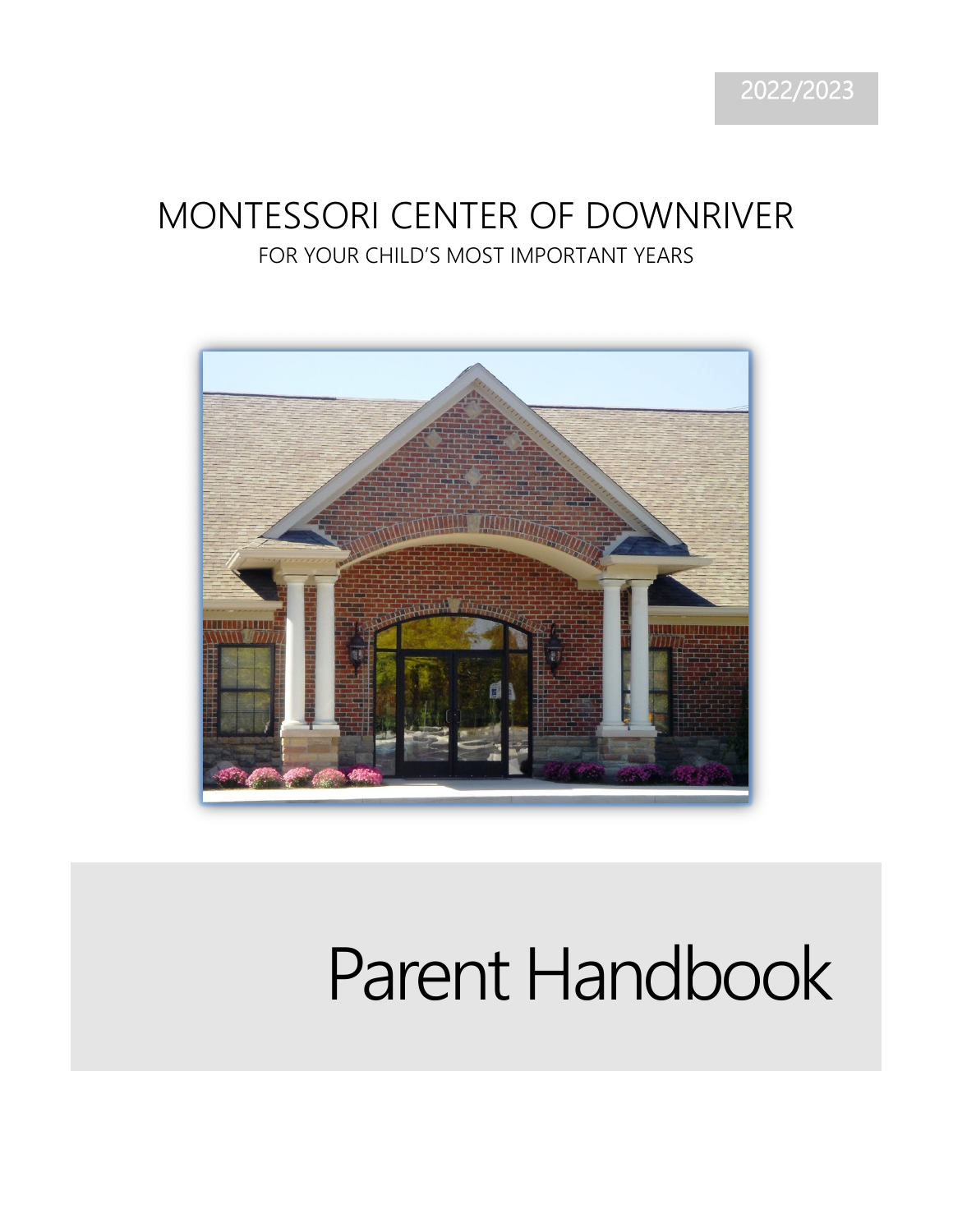# **Table of Contents**

| What You Need On or Before the First Day of School 4 |  |
|------------------------------------------------------|--|
|                                                      |  |
|                                                      |  |
|                                                      |  |
|                                                      |  |
|                                                      |  |
|                                                      |  |
|                                                      |  |
|                                                      |  |
|                                                      |  |
|                                                      |  |
|                                                      |  |
|                                                      |  |
|                                                      |  |
|                                                      |  |
|                                                      |  |
|                                                      |  |
|                                                      |  |
|                                                      |  |
|                                                      |  |
|                                                      |  |
|                                                      |  |
|                                                      |  |
|                                                      |  |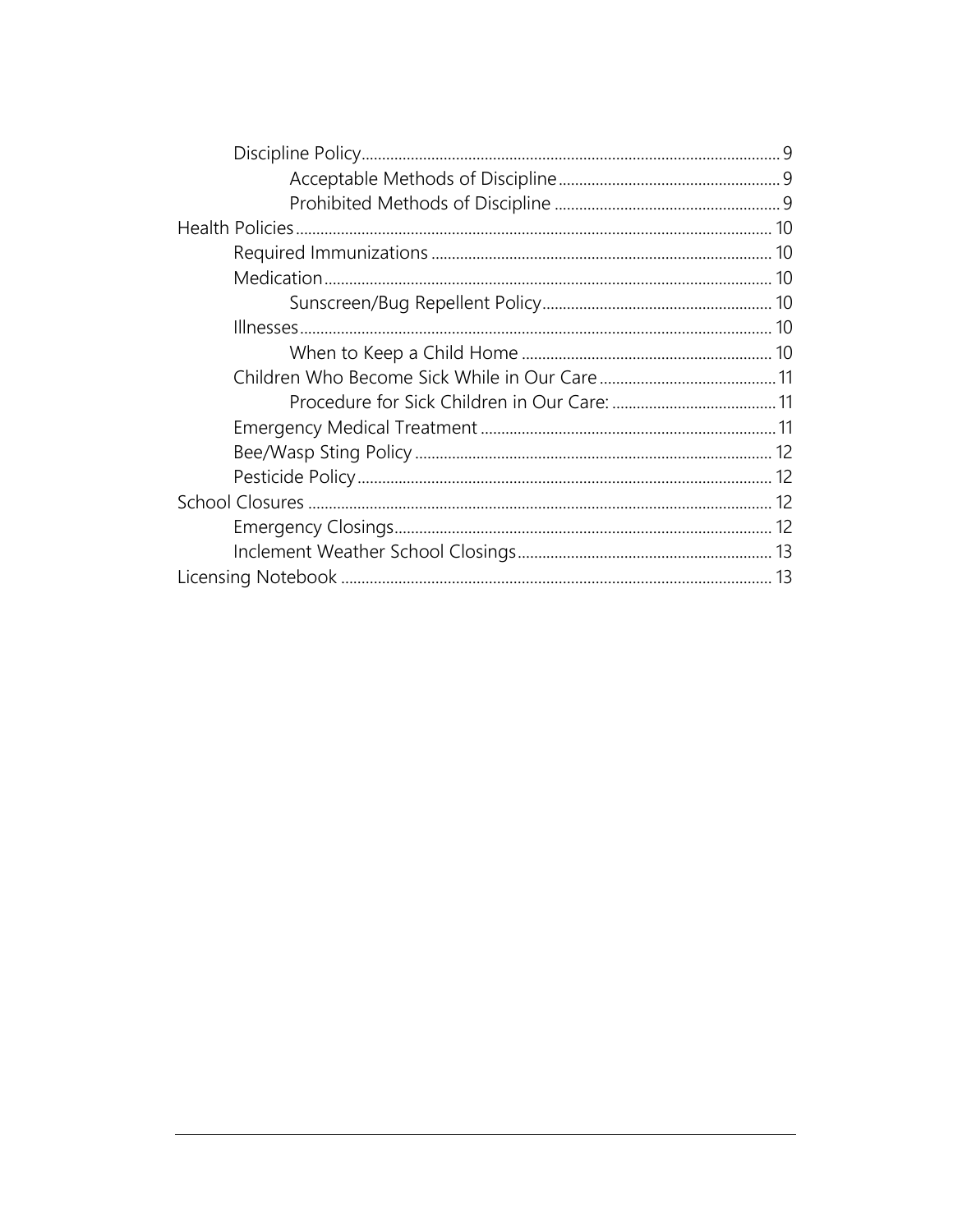# <span id="page-3-0"></span>Welcome to the Montessori Center of Downriver, Inc.

 $\bigcup_{\mathsf{u}\textsf{r}}$  staff is looking forward to having you and your child join our family at the Montessori Center of Downriver. As a student in our school, your child will be introduced to classroom materials that will aid them in developing concentration, coordination, a sense of order, independence, and academic skills.

The Montessori Method is not a system for training children in academic studies, nor is it a label to be put on educational materials. It is a method of observing and supporting the natural development of children. It helps children to develop creativity, problem solving, critical thinking, and time-management skills; to contribute to society and the environment; and to become fulfilled persons in their particular time and place on Earth.

The basis of Montessori practice in the classroom is respected individual choice of research and work and uninterrupted concentration rather than group lessons led by an adult.

I am confident that your child will have a happy and fulfilling experience at the Montessori Center of Downriver.

Mrs. Mary Lamos

Director

# <span id="page-3-1"></span>The Montessori Center of Downriver Philosophy

We believe:

- o Each child carries with them the person that they will someday become.
- o Each child is different and therefore develops and learns at their own pace.
- o The early childhood years are critical for the cognitive, social, and emotional development of the child.
- o Children deserve the opportunity to build self-esteem and positive attitudes about learning.
- o Our philosophy takes the whole child into account with physical, emotional, social, and cognitive foundations. Our environment fosters creativity through freedom of choice and freedom of movement. By careful observation of the child, the teacher can direct the child to purposeful activities that will fulfill all of their developmental needs.

1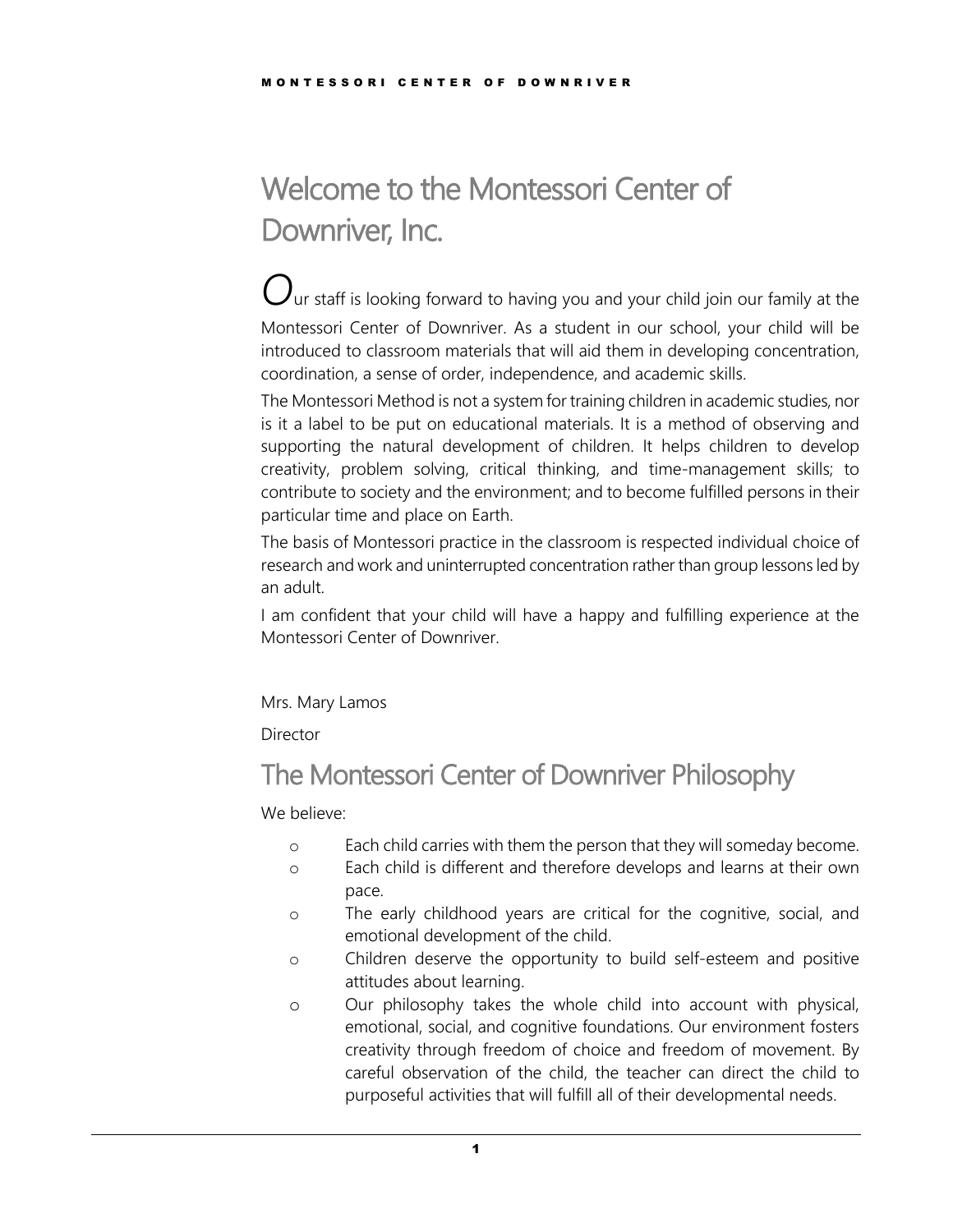# <span id="page-4-0"></span>**Communication**

# <span id="page-4-1"></span>Procare Parent App

Download before your child's first day of school.

We know how important it is to stay up-to-date on your child's learning journey, which is why we're excited to offer you access to this app. This will be our only means of communication moving forward, so you will need to download the app and get connected.

### <span id="page-4-2"></span>How Do I Get the App?

An email will be sent to you with a unique 4-digit pin and instructions for downloading the mobile app. For additional security, you will be notified via email when your child is signed in and out of the center.

Once you download the Procare app on your smartphone, we can send important messages and update you on your child's daily activities, milestones, and more. We can send you photos and videos of your child, as well as keep you in the loop on upcoming events and time-sensitive information.

# <span id="page-4-3"></span>Parent-Teacher Conferences

Parent-teacher conferences will be held once annually to discuss the child's progress and any questions or concerns parents may have.

# <span id="page-4-4"></span>Records Request

Your child's academic and health records may be requested in writing. The Montessori Center of Downriver reserves the right to deny the request for those individuals having a balance on their account at the time of the request.

# <span id="page-4-5"></span>Enrollment Policies

# <span id="page-4-6"></span>**Enrollment**

Enrollment opens twice a year—once for the summer sessions and then again for the full school year. Registered families will have first priority when it comes to registration, and then the remaining spots will be offered to our wait list families.

Online registration can be [accessed on our website.](http://montessoridownriver.com/the-enrollment-process/) After your registration is imported into our system, you will be required to visit [myprocare.com](https://myprocare.com/) to complete the enrollment process. You will be required to make the yearly tuition payment in full or make installment one of the 10-month installment plan. We do not charge a registration fee.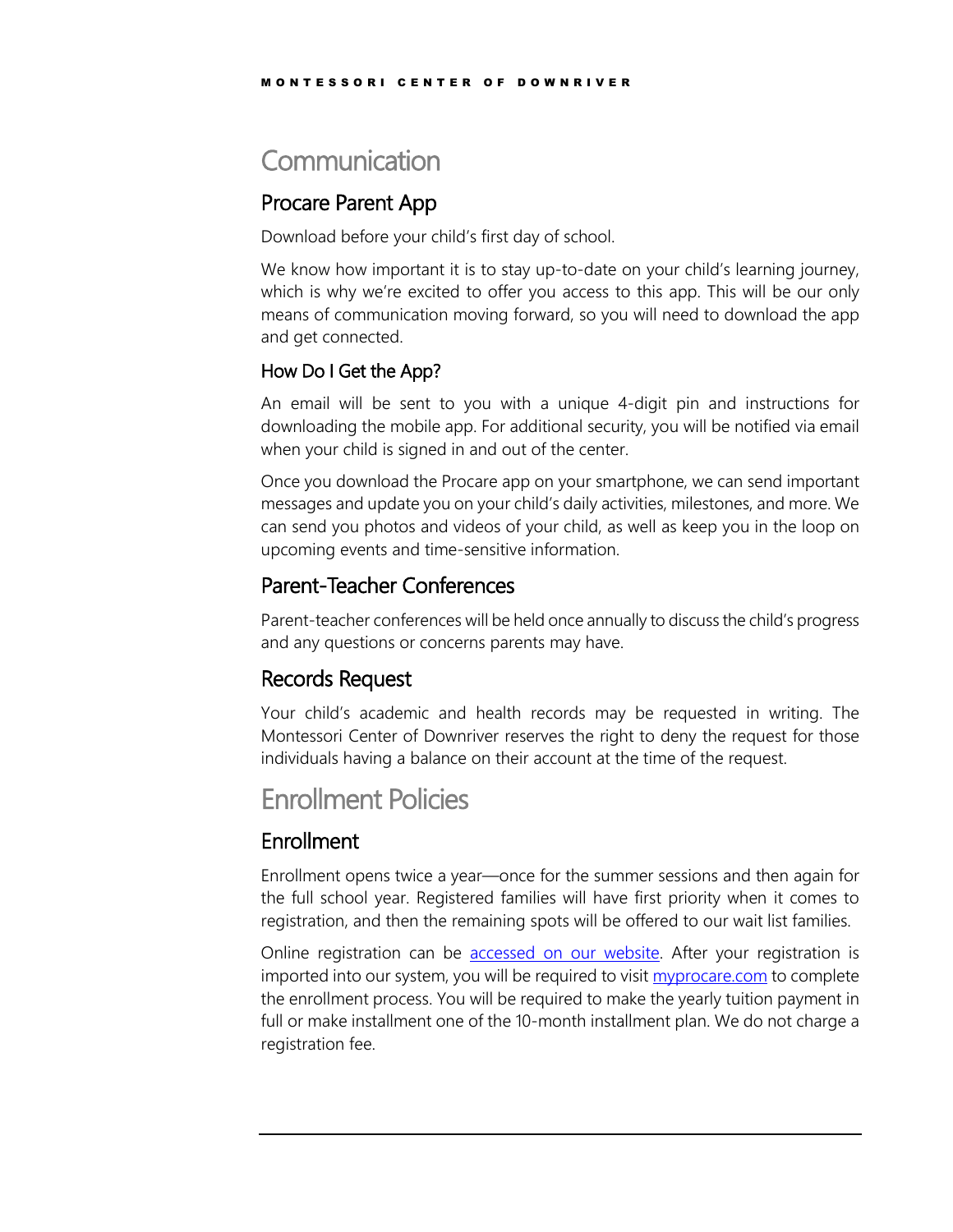# <span id="page-5-0"></span>Admittance

We are a non-discriminatory center. We do not screen children before admission to our program with regard to individual academic abilities, race, religion, or ethnic origin. We are a non-denominational center. We have no affiliation to any church or religion.

# <span id="page-5-1"></span>Required Documents

Before the first day of attendance, a Child Information Record, Policy and Permission Form, and a Health Appraisal Form must be completed, signed, and returned to our center. These can be [downloaded from our website.](http://montessoridownriver.com/for-parents/)

We reserve the right to disenroll any child if they cannot function appropriately in our classroom setting.

### <span id="page-5-2"></span>Pictures and Social Media Policy

Our staff members have the ability to take and send pictures of your children through the Procare app in order to share your child's day with you. These photos will not be seen by other parents. We will not post any pictures of your children on social media without your express permission [\(see this form\)](http://montessoridownriver.com/wp-content/uploads/2021/10/Policy-Ageement-and-Permission-Form.pdf).

# <span id="page-5-3"></span>**Tuition**

### <span id="page-5-4"></span>Tuition Express

If you do not pay your tuition in full, you will be required to enroll in the Tuition Express payment program. All payments are processed electronically on the scheduled due dates.

### <span id="page-5-5"></span>Tuition Installment Schedule

Tuition installments are due as follows:

| Payment 1  | Due at registration      |
|------------|--------------------------|
| Payment 2  | September 1st            |
| Payment 3  | October 1 <sup>st</sup>  |
| Payment 4  | November 1 <sup>st</sup> |
| Payment 5  | December 1 <sup>st</sup> |
| Payment 6  | January 1st              |
| Payment 7  | February 1st             |
| Payment 8  | March 1st                |
| Payment 9  | April 1st                |
| Payment 10 | May $1st$                |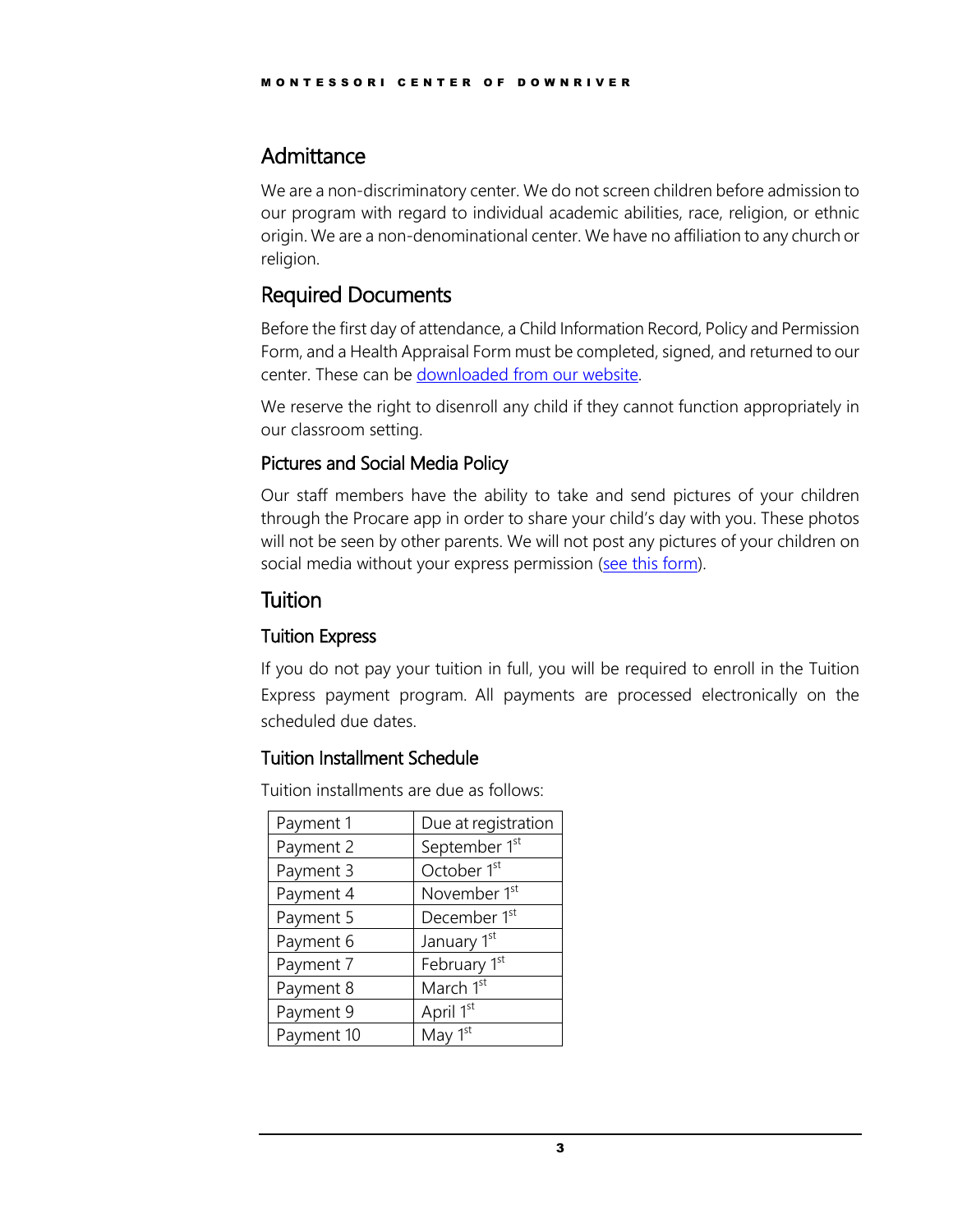# <span id="page-6-0"></span>Preparing for the First Day

# <span id="page-6-1"></span>What You Need On or Before the First Day of School

We will provide you with a school bag to bring their items to and from school.

#### <span id="page-6-2"></span>Items for Preschool Room

Please label all items:

- o Change of clothes in a gallon-size baggie.
- o Lunch box w/cold pack (for full day students only).
- o Indoor shoes: Please send a clean pair of shoes for your child to change into upon arrival. They will stay at the school for the remainder of the school year. Slip-on sneakers or croc-type shoes are recommended.
- o Urban infant tot cot sleep mat. Order at [https://www.urbaninfant.com](https://www.urbaninfant.com/) and use code SLEEPER0517 (for full-day students only).

#### <span id="page-6-3"></span>Items for Toddler Room

Please label all items:

- o Diapers and wipes
- o Change of clothes in a gallon-size baggie
- o Lunch box w/cold pack (for full day students only)
- o Indoor shoes: Please send a clean pair of shoes for your child to change into upon arrival. They will stay at the school for the remainder of the school year. Slip-on sneakers or croc-type shoes are recommended.
- o Urban infant tot cot sleep mat. Order at [https://www.urbaninfant.com](https://www.urbaninfant.com/) and use code SLEEPER0517 (for full-day students only).

# <span id="page-6-4"></span>Drop-off and Pick-up

# <span id="page-6-5"></span>Building Access

For the health and safety of our Montessori family, only staff and children who are enrolled will have access to the building. (Please see drop-off and pick-up procedure below.)

# <span id="page-6-6"></span>Sign-in/Sign-out Procedure

Your child's teacher will sign your child in/out on the Procare Parent App. You will receive a notification when this happens.

# <span id="page-6-7"></span>Drop-off Procedure

In order to accommodate a safe and efficient drop off, before the start of the school year, you will receive a message through the Procare Parent App with a designated timeframe to enter our car line. We will try to be as flexible as possible, but keep in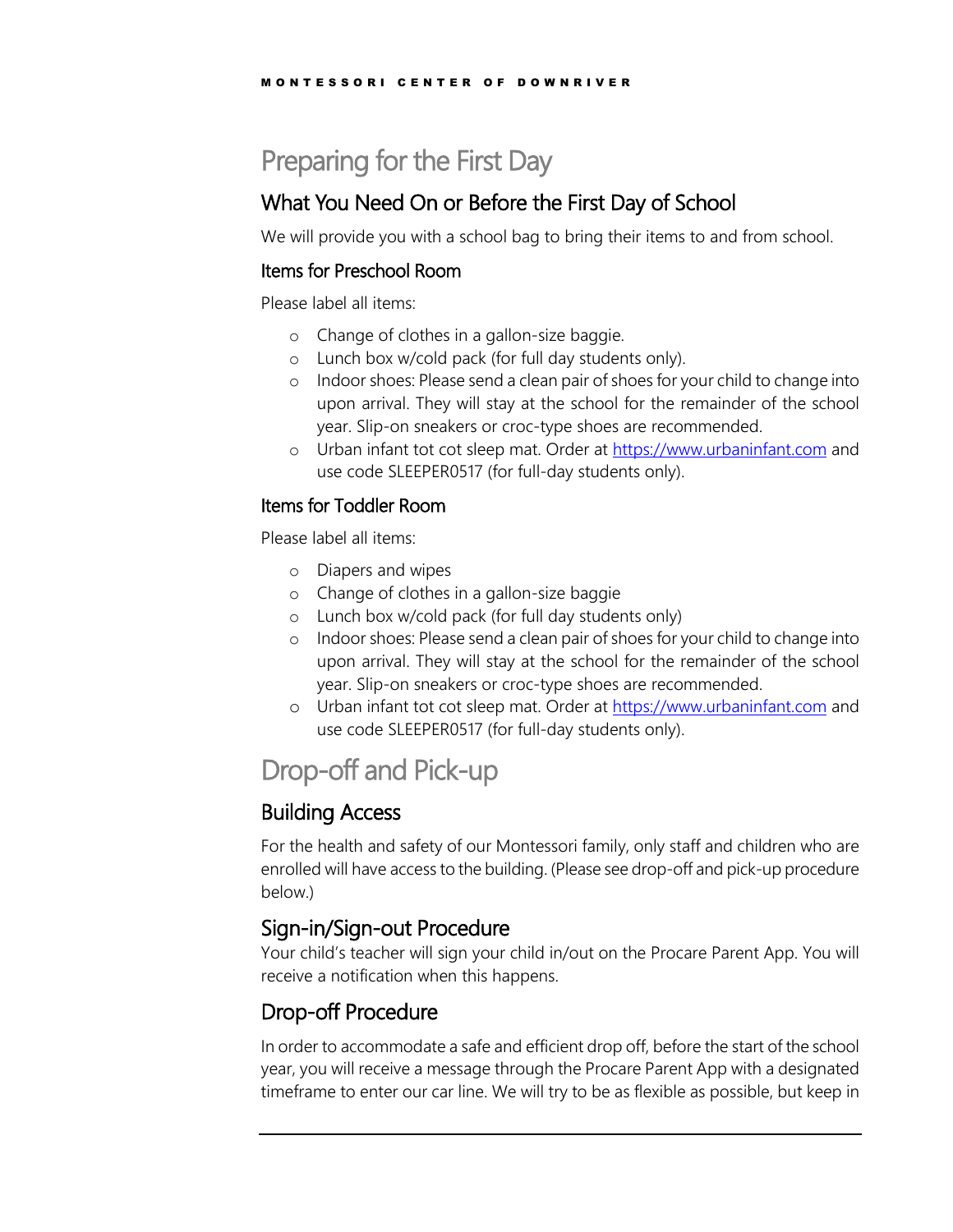mind that we must accommodate over 50 cars in the drop-off line between the hours of 8:00 a.m. and 9:00 a.m.

Your child's car seat must be on the passenger's side of the vehicle. Pull up to the drop-off sign at the front of the building. (You will be facing south.)

- 1. Make sure your vehicle is in park.
- 2. Your child must exit on the right. Please have your child's car seat on the passenger side of the car for the safety of students and staff. If you have more than one child, please have the older child's seat on the driver's side so that you can unbuckle them, and they can climb out the passenger side.
- 3. Continue straight heading south to exit the drop-off lane. Never pull through empty parking spots or pass other cars.
- 4. Please keep your goodbyes short and sweet so we can keep the line moving.
- 5. Have all necessary items for your child's day in the bag that was provided by the school and hand it to the staff member who is helping your child out of the car. Please do not send any other bags, backpacks, or toys to school.

Note: If you are not comfortable with having your child's car seat on the passenger side, you will be given a time after the car line is finished to park and walk your child in. For the safety of everyone involved, do not walk your child in while drop-off is still happening.

### <span id="page-7-0"></span>Late Arrivals

We cannot accept arrivals in the car line after 9:00 a.m. If you arrive after 9:00 a.m., park in a designated parking space (not in front of the building) and walk your child in. If the desk is unattended, please ring the bell.

# <span id="page-7-1"></span>Pick-up Procedure

At the beginning of the school year, you will receive a message through the Procare Parent App with directions for your designated pick-up spot.

Should a person unknown to the staff pick up a child from school, the following procedure will be followed:

- 1. The person picking the child up from school must be listed on the Child Information Record and must show picture identification. No exceptions will be made. Changes and/or additions to the Child Information Record can only be made in person. We will NOT accept changes or additions by email, phone, fax, or the Parent Procare App.
- 2. In cases where a parent is awarded sole custody and the child is not to be released to the other parent, a copy of the court order must be on file at the center.
- 3. We will not release children to an adult who is under the influence of drugs or alcohol.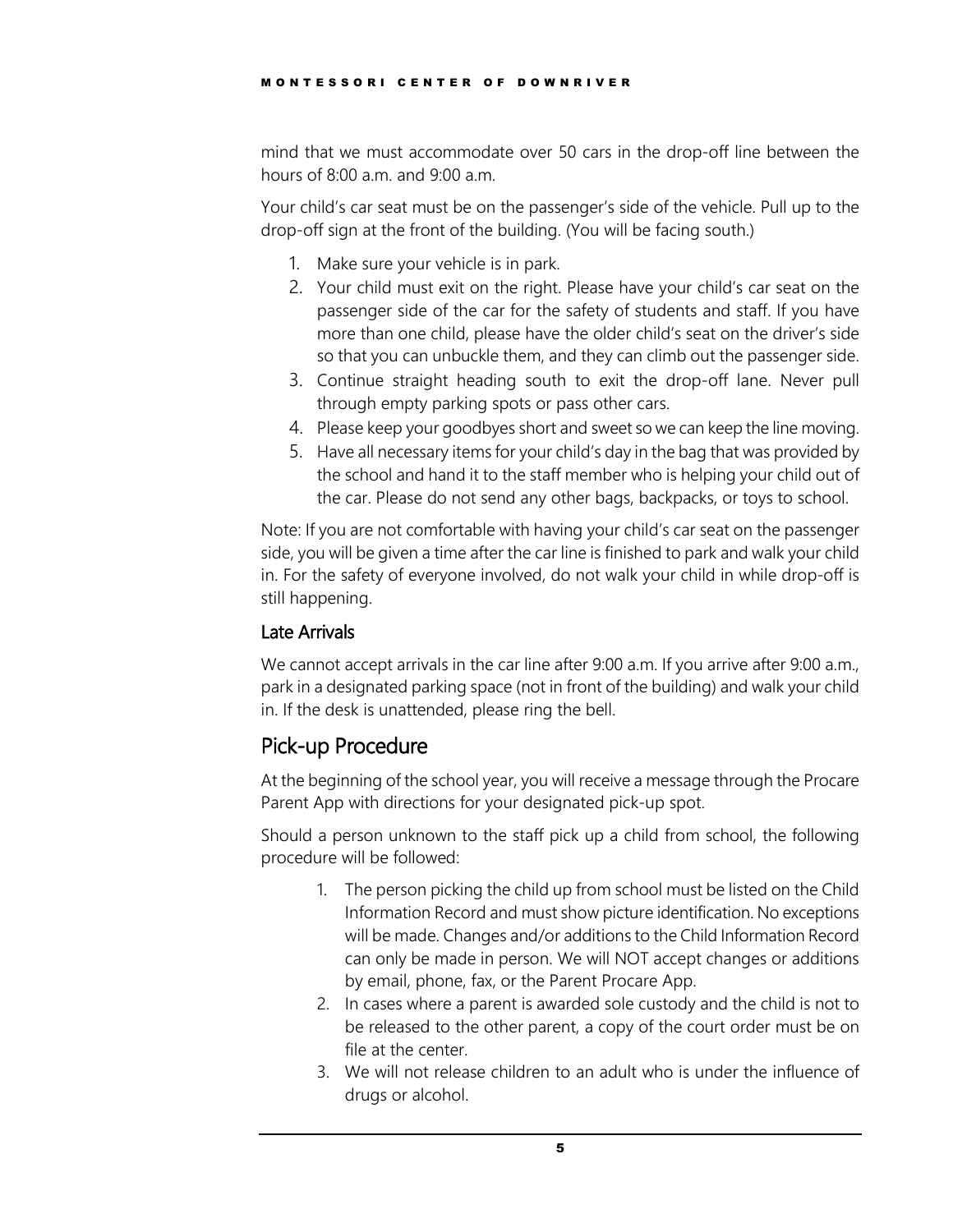# <span id="page-8-0"></span>Late Policy

Any late pick up will incur a \$10 late fee and \$1.00 for every minute thereafter.

# <span id="page-8-1"></span>Parking Lot Rules

Keep in mind that our parking lot is shared and is off a main road; the traffic patterns are unpredictable and cause many hazards. Please adhere to the following rules to keep all children safe:

- 1. Always yield to parents/teachers walking with children.
- 2. DO NOT park in front of the building. This area is a fire lane and needs to be clear to allow unobstructed access to the front door.
- 3. Always hold your child's hand in the parking lot. Do not allow your child to get ahead of you.
- 4. Do not allow children to play in the parking lot.
- 5. Do not use cellphones in the car line.

# <span id="page-8-2"></span>Attendance

Regular attendance will help your child make steady progress in school. Should your child be out of school for any reason, including illness, please notify us through the messaging system on the Procare Parent App. Our budget is planned on an annual basis; therefore, no refunds or credits will be given for days missed due to a child's illness or absence. There will be no refunds due to holidays, vacations, inclement weather, or emergency school closings.

# <span id="page-8-3"></span>Daily Care

# <span id="page-8-4"></span>Typical Daily Routine

# <span id="page-8-5"></span>Toddler

| 8:00 to 8:15   | Meet and greet/drive up/drop off                                               |
|----------------|--------------------------------------------------------------------------------|
| 8:15 to 10:00  | Independent work within the<br>Montessori curriculum/independent<br>snack time |
| 10:00 to 10:10 | Meet and greet/drive up/drop off<br>Group time                                 |
| 10:00 to 10:10 | Group time                                                                     |
| 10:10 to 11:00 | Outside play/large motor                                                       |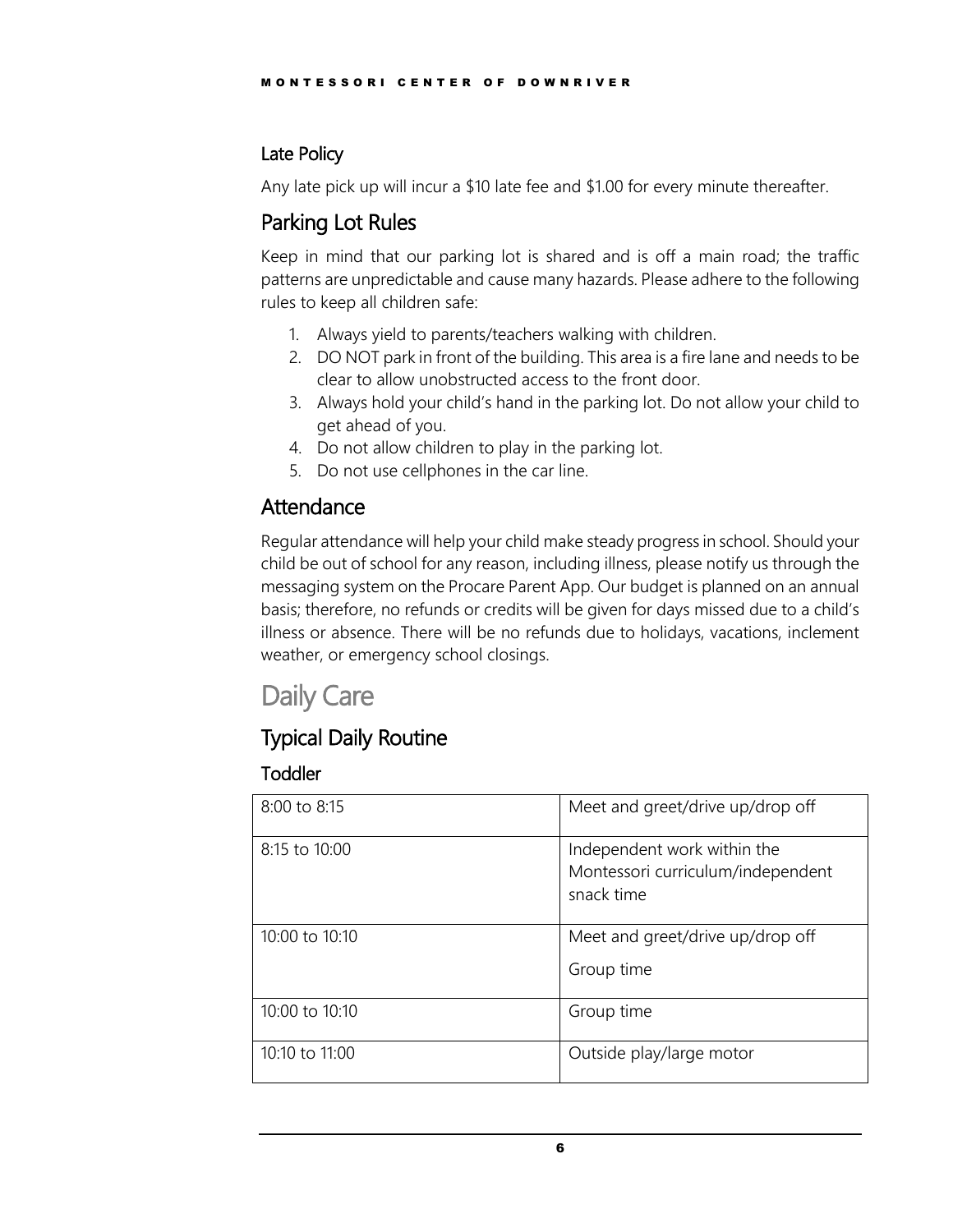#### MONTESSORI CENTER OF DOWNRIVER

| 11:00 to 11:15 | Group time                                                                  |
|----------------|-----------------------------------------------------------------------------|
| 11:15 to 12:00 | Lunch/clean up                                                              |
| 12:00 to 2:30  | Nap                                                                         |
| 2:30 to 3:15   | Independent snack                                                           |
| 3:15 to 4:00   | Independent work within the<br>Montessori curriculum/Outside/Large<br>motor |
| 4:00 to 5:00   | Daycare                                                                     |
| 5:00           | Pick up                                                                     |

# <span id="page-9-0"></span>Preschool

| 7:00-8:45      | Daycare children arrive                                                                                                                   |  |
|----------------|-------------------------------------------------------------------------------------------------------------------------------------------|--|
| $7:30 - 8:30$  | <b>Breakfast</b>                                                                                                                          |  |
| 845:-9:00      | Arrival time for half and full day<br>children                                                                                            |  |
| $9:00 - 9:15$  | Attendance, group time, snack                                                                                                             |  |
| $9:15 - 11:30$ | Independent work time, small group<br>lessons within the Montessori<br>curriculum                                                         |  |
| 11:30-11:45    | Dismissal for half day children                                                                                                           |  |
| $11:30-12$     | Lunch for full day and daycare children                                                                                                   |  |
| 12:10          | Nap or rest time                                                                                                                          |  |
| 12:10-12:45    | Outdoor play for full day and daycare<br>children                                                                                         |  |
| $1:00 - 3:15$  | Children who rest go back to<br>classroom. Independent work time,<br>small group lessons within the<br>Montessori curriculum. Specialized |  |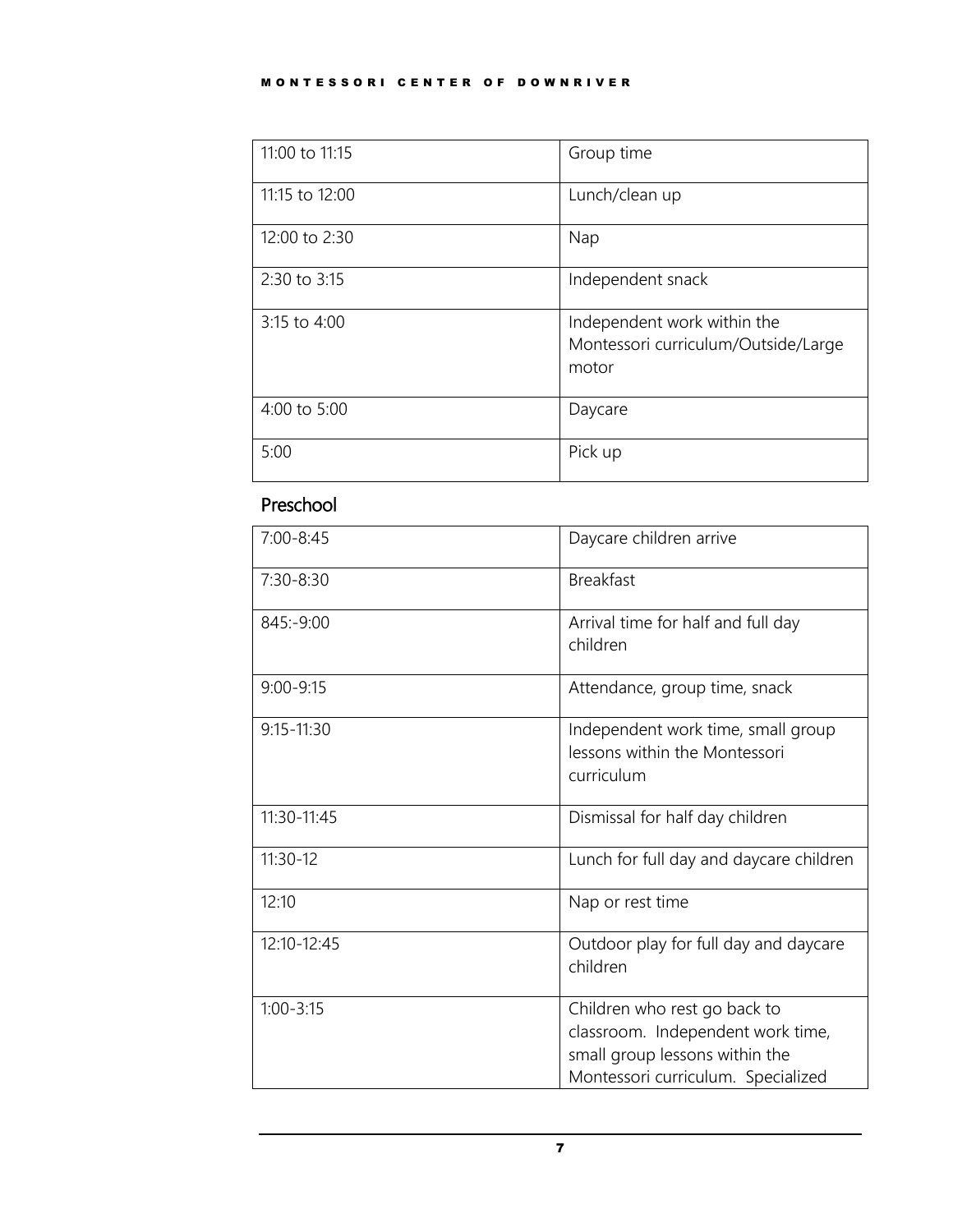|               | Kindergarten lessons                                              |
|---------------|-------------------------------------------------------------------|
| 2:15          | Children who nap wake up and wash<br>hands to prepare for snack   |
| $2:15 - 2:30$ | Snack and story time for children who<br>nap                      |
| $3:30 - 4:30$ | Daycare children meet on playground                               |
| $4:30-5:45$   | Indoor play which includes games,<br>music and free play. Pick up |

# <span id="page-10-0"></span>Meals

### <span id="page-10-1"></span>Breakfast

In the Toddler program, breakfast is provided and served from 7:00 a.m. to 8:00 a.m. The Preschool/Kindergarten provides breakfast from 7:00am until 9:00 a.m.

### <span id="page-10-2"></span>Snacks

Snack is provided for the morning class, the afternoon class, and after nap. Snack is offered on demand from 9:00 a.m. to 11:00 a.m. and 1:00 p.m. to 3:00 p.m. Fruit is available on demand all day.

At the beginning of the school year, parents will receive an invitation for a Google Calendar for their child's class. The calendar is where the snack menu is posted. Parents can sign up on the calendar to bring a snack to share and can add their child's birthday as well.

# <span id="page-10-3"></span>Lunch

Parents must provide lunch daily for children in the Toddler program and all full day children in the Preschool/Kindergarten program. We do not have the facilities to heat children's lunches, but you may send hot food in a thermos. Please include an ice pack for cold lunches.

# <span id="page-10-4"></span>Nap and Rest Time

A cot will be provided for all children in attendance for five or more hours. You are required to provide a tot cot nap mat. Order the mat at [Urban Infant](https://www.urbaninfant.com/) and use code SLEEPER0517. The mat will be sent home every Friday to be laundered and should be brought back to the center the following Monday.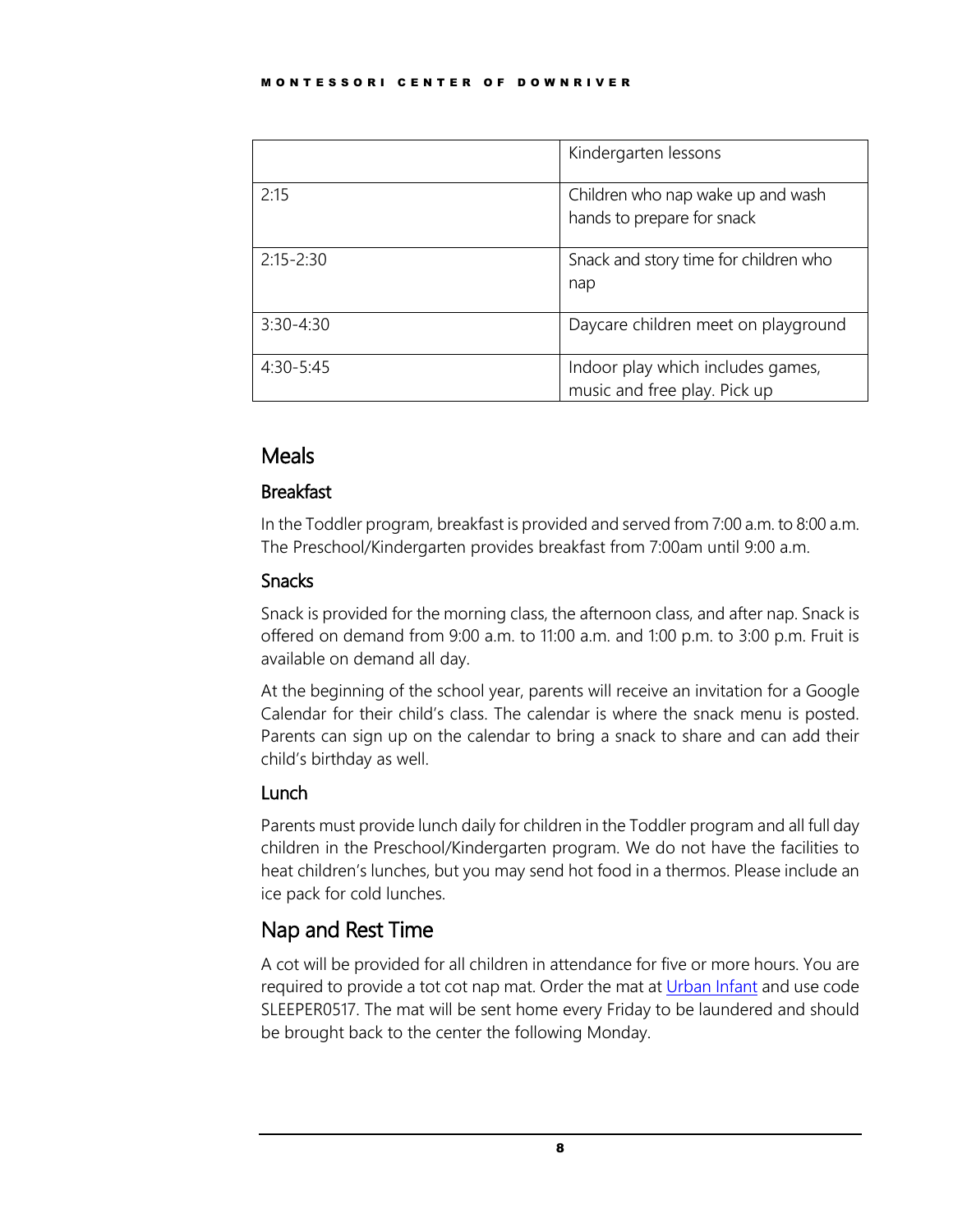# <span id="page-11-0"></span>School Dress

Washable play clothes are the most appropriate. Open-toed shoes and flip-flops are discouraged for safety reasons. Sneaker-type shoes are preferred. As the weather turns cold, children will need to wear boots, mittens, and warm outer clothing as we take children outdoors to play. Please remember names must be marked on all outerwear.

# <span id="page-11-1"></span>Extra Change of Clothes

In case of spills, illness, or accidents, we will need a change of clothes in a gallon-size baggie labeled with your child's name. Please replenish the clothing throughout the year as needed. If your child has an accident and does not have a change of clothes, you will be called to pick up your child.

# <span id="page-11-2"></span>Discipline Policy

The policy of this center is to help each child develop self-control. All staff members will use a positive method of discipline, which will include modeling proper behavior and showing respect in their interactions with the child.

# <span id="page-11-3"></span>Acceptable Methods of Discipline

Examples of acceptable methods of handling discipline problems that would result in the child gaining self-control and self-discipline are as follows:

- 1. Making positive statements to the child, such as "Remember your quiet voice."
- 2. Taking a child aside to remind them of the ground rules in the classroom and discuss alternatives to their behavior.
- 3. A child may be seated away from other children, within the view of a staff member, in order to regain their composure.
- 4. Non-severe restraint may be used to keep the child from harming themselves or someone else.

# <span id="page-11-4"></span>Prohibited Methods of Discipline

Examples of prohibited methods of discipline are as follows:

- 1. Severe restraint
- 2. Excluding a child from:
	- a) Outdoor play or other gross motor activity
	- b) Daily learning experiences
	- c) Snack or lunch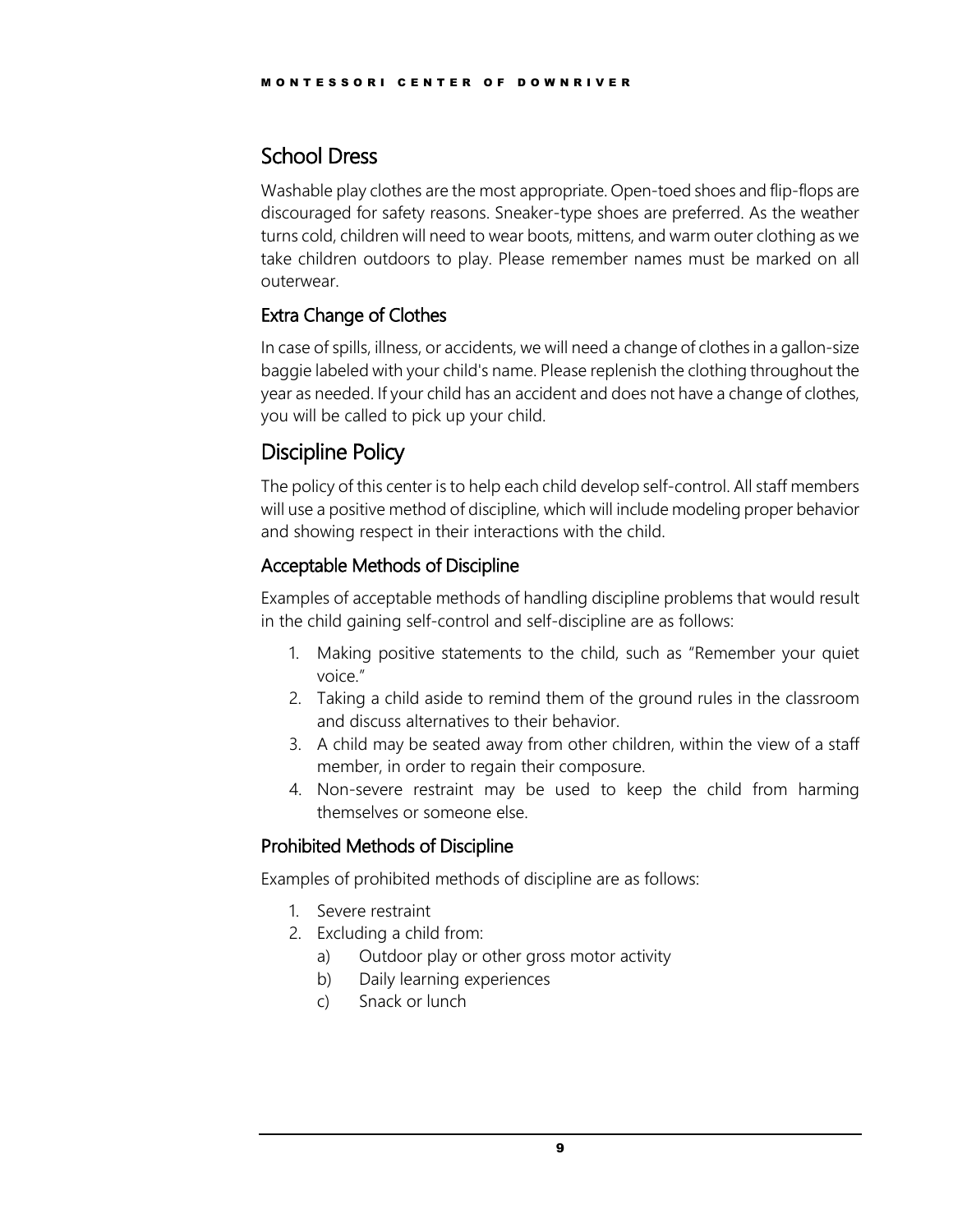# <span id="page-12-0"></span>Health Policies

# <span id="page-12-1"></span>Required Immunizations

All children entering the Montessori Center of Downriver must be up-to-date on their immunizations. The following immunizations are required:

| Diphtheria | Polio         | Rubella      | Mumps   | Hepatitis B |
|------------|---------------|--------------|---------|-------------|
| Pertussis  | Varicella     | Pneumococcal | Measles | Tetanus     |
|            | (chicken pox) |              |         |             |

In order to comply with the new State Administrative Rules regarding immunization waivers, Wayne County Health Department is now offering waiver education to parents who opt out of the required vaccines for their child(ren). Once the education session is complete, a waiver will be issued to the parent for the student with instructions to submit it to the school. This waiver will have the Wayne County stamp on it and will be signed by a Wayne County nurse or other licensed employee.

Please call the health department at 734-727-7078 to schedule an appointment for a waiver.

# <span id="page-12-2"></span>**Medication**

In order to administer medication (including topical nonprescription) to your child, we must have the medication in the original container. Prescription medication must be labeled with your child's name. The parent or guardian must complete a permission form to administer medication with written instructions on the time and dosage of medication to be given. This form is available on our website or can be downloaded [directly here.](https://www.michigan.gov/documents/lara/BCAL-1243_8_15_fillable_2_498629_7.pdf)

### <span id="page-12-3"></span>Sunscreen/Bug Repellent Policy

Sunscreen and insect repellent requires written parental authorization annually. This can be found on our policy agreement and permission form.

### <span id="page-12-4"></span>Illnesses

### <span id="page-12-5"></span>When to Keep a Child Home

Fever: When a child has a temperature, they must be fever free for 24 hours without fever-reducing medication.

Cough: When a child is coughing, they may be spreading contagions. They should remain at home until the cough is under control.

Diarrhea: A child must stay home if they have two loose or watery stools, even if there are no other signs of illness. The child should have no loose stools for 24 hours prior to returning to school.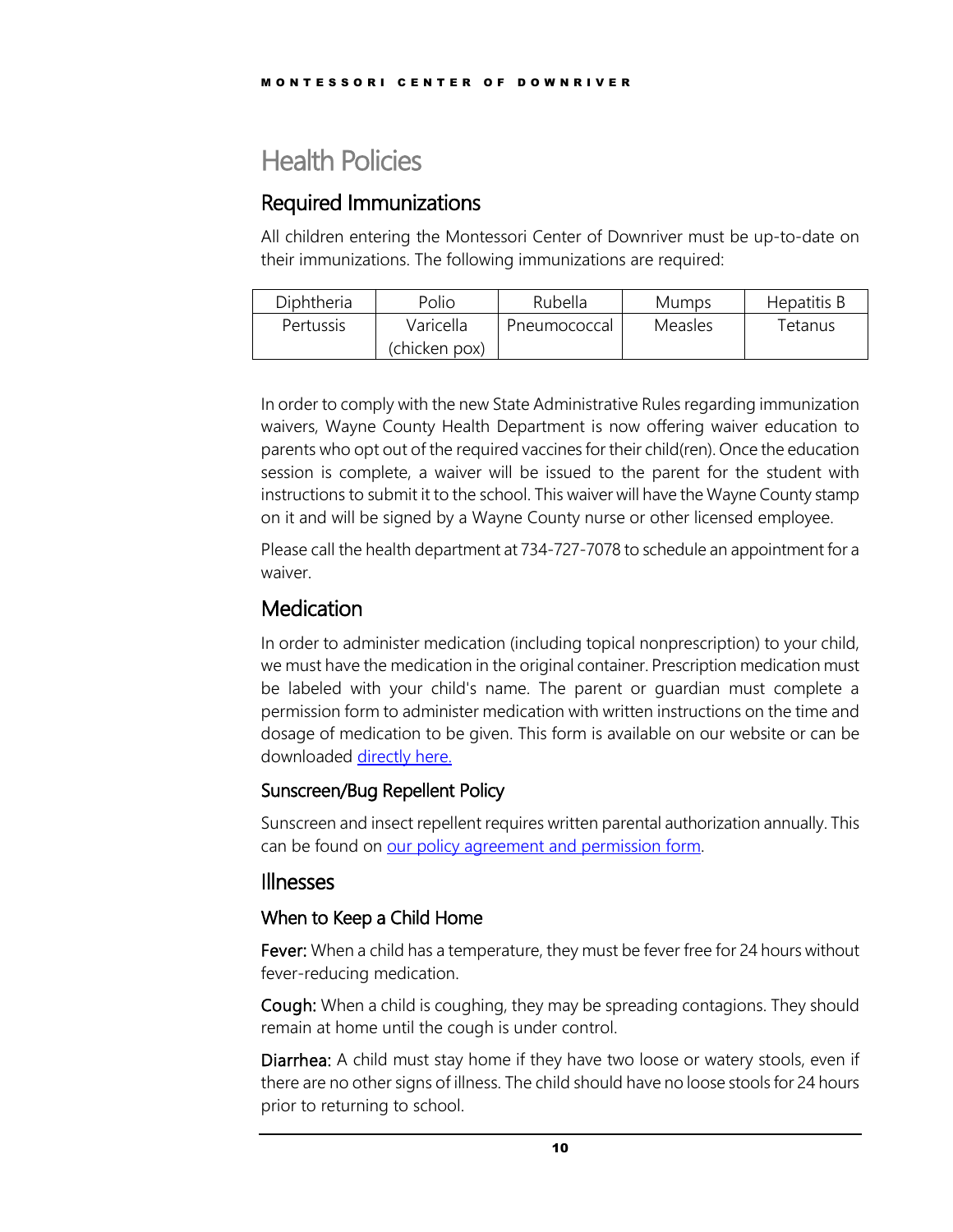Vomiting: The child should have no vomiting episodes for 24 hours prior to returning to school.

Rash: Children should stay home until the rash subsides or until a healthcare provider has determined it is not infectious. A written note from the physician is required to return to school.

Strep throat: Children must be excluded and be on an antibiotic for 24 hours before returning to school.

Malaise: A general feeling of discomfort, illness, or uneasiness whose exact cause is difficult to identify and prevents a child from functioning in a school setting.

Certain communicable diseases: Children diagnosed with certain communicable diseases may need to be excluded for a certain period of time.

Please inform the school when your child has a contagious illness. Health bulletins regarding contagious illnesses will be communicated via the Procare Parent Engagement App.

# <span id="page-13-0"></span>Children Who Become Sick While in Our Care

If your child becomes sick while in our care, you will need to pick them up immediately. You will be notified of the exclusion period through a message in the Procare Parent App. When children become ill in our care, they cannot return the next day.

# <span id="page-13-1"></span>Procedure for Sick Children in Our Care:

- 1. The lead teacher will call or text the primary caregiver(s) immediately.
- 2. If the caregiver(s) cannot be contacted, we will call the emergency contact listed on the Child Information Record. It is important that you make sure all phone numbers listed on your Child Information Record are accurate and up-to-date.

# <span id="page-13-2"></span>Emergency Medical Treatment

The following procedure will be followed for a child in need of emergency medical treatment:

- 1. 911 will be called.
- 2. The parent will be notified via phone or Procare Parent App.
- 3. If a parent cannot be reached, the emergency contact will be notified.
- 4. A report will be made to DHS licensing.

It is of the utmost importance that the Child Information Record is completed and is kept up-to-date and accurate in case of an emergency.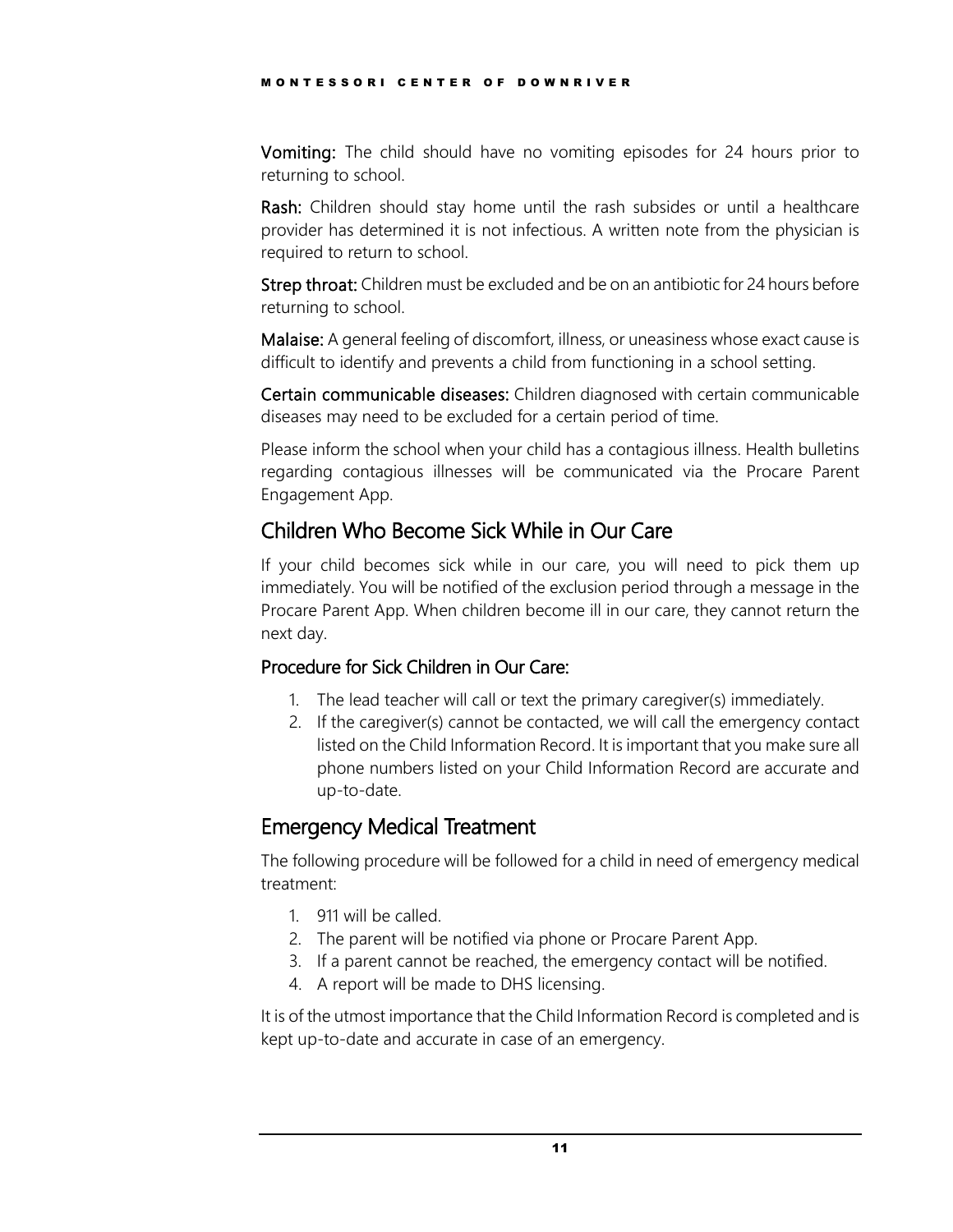# <span id="page-14-0"></span>Bee/Wasp Sting Policy

When a child is stung by a bee or wasp while in our care:

- 1. We will check to see if the stinger is still present. If the stinger is visible in the wound, we will remove it immediately using a hard, blunt object, such as a butter knife or credit card, to swipe over the area to remove the stinger. After a sting, the honey bee venom sack remains in the skin and can take 2 to 3 minutes to release all of its venom, so prompt removal of the stinger can reduce the sting's severity.
- 2. We will apply ice or a cold pack to the area to reduce the body's inflammatory response.
- 3. The Lead Teacher or Daycare Staff in charge will call the parent to inform them of the sting. We will monitor the child for signs of a systemic allergic reaction, which may consist of hives, redness, or swelling at sites on the body distant from the site of the sting. Other symptoms may include vomiting, nausea, diarrhea, and dizziness.

# <span id="page-14-1"></span>Pesticide Policy

If we should find it necessary to apply pesticides for pest management, we will provide a notification via the Procare Parent App. These notices will contain:

- 1. The target pest
- 2. The approximate location
- 3. The date and time of the pesticide applications

The toll-free number for the National Pesticide Association is 800-858-734.

# <span id="page-14-2"></span>School Closures

# <span id="page-14-3"></span>Emergency Closings

The following situations may cause an emergency school closing:

- o Power outage
- o Water outage
- o No heat in winter
- o No air in summer
- o Hazardous material spill
- o Train derailment

If any of these should happen before the start of the school day, you will be notified of the school closing via the Procare Parent App. If the occurrence is during the school day, we will send an emergency text on the Procare Parent App for you to pick up your child.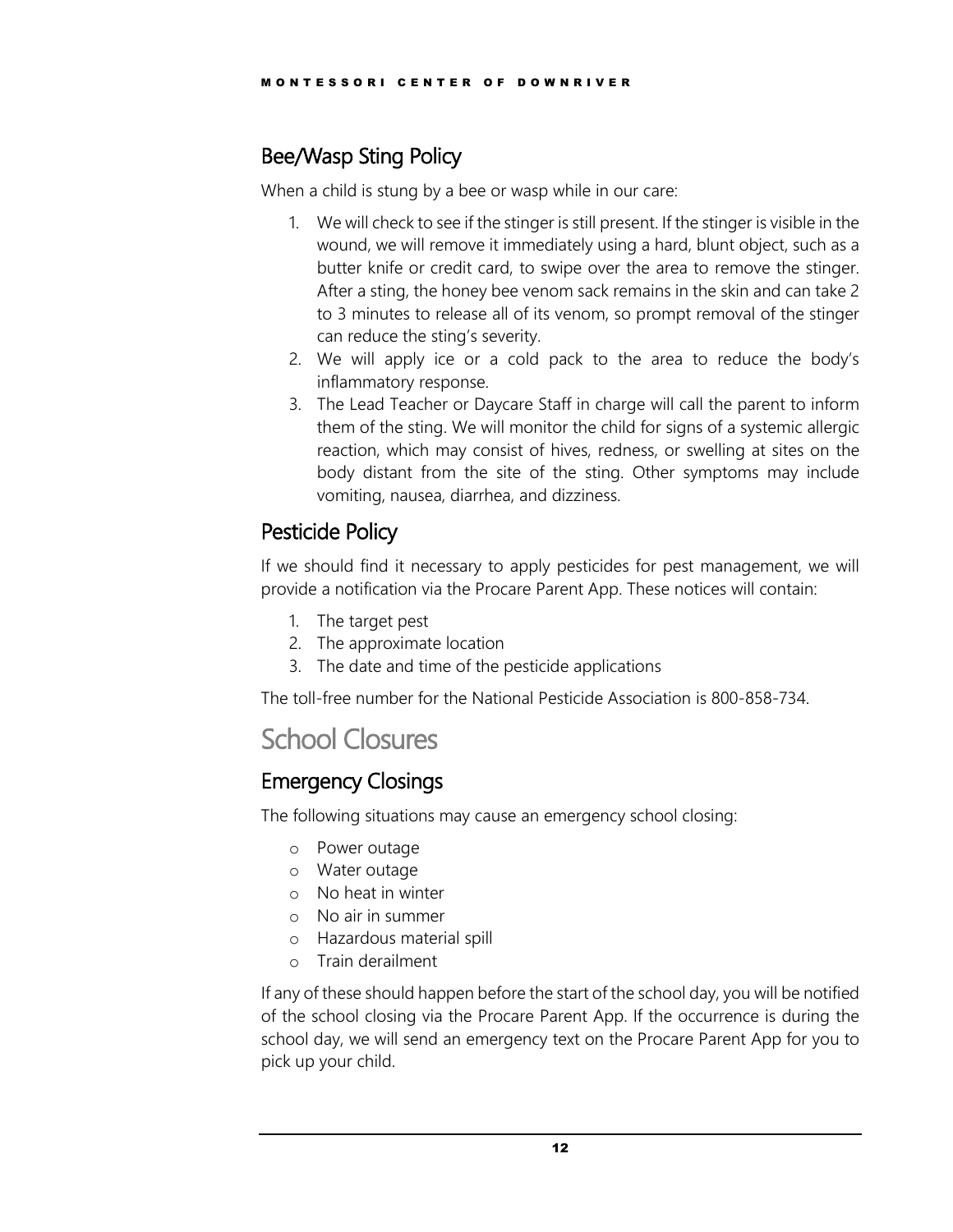# <span id="page-15-0"></span>Inclement Weather School Closings

We will announce the closing of our school on Channels 2, 4, and 7. There are many Montessori schools in Wayne County, so be sure to look carefully. Our name will be displayed as Montessori Downriver. You will also be notified through the Procare Parent App.

# <span id="page-15-1"></span>Licensing Notebook

The Montessori Center of Downriver maintains a licensing notebook of all licensing inspection reports, special investigation reports, and all related corrective action plans.

- The notebook is available (in the vestibule) for parents to review during regular business hours.
- Licensing inspection and special investigation reports from the past two years are available on the Bureau of Children and Adult Licensing website at [www.michigan.gov/michildcare.](http://www.michigan.gov/michildcare)